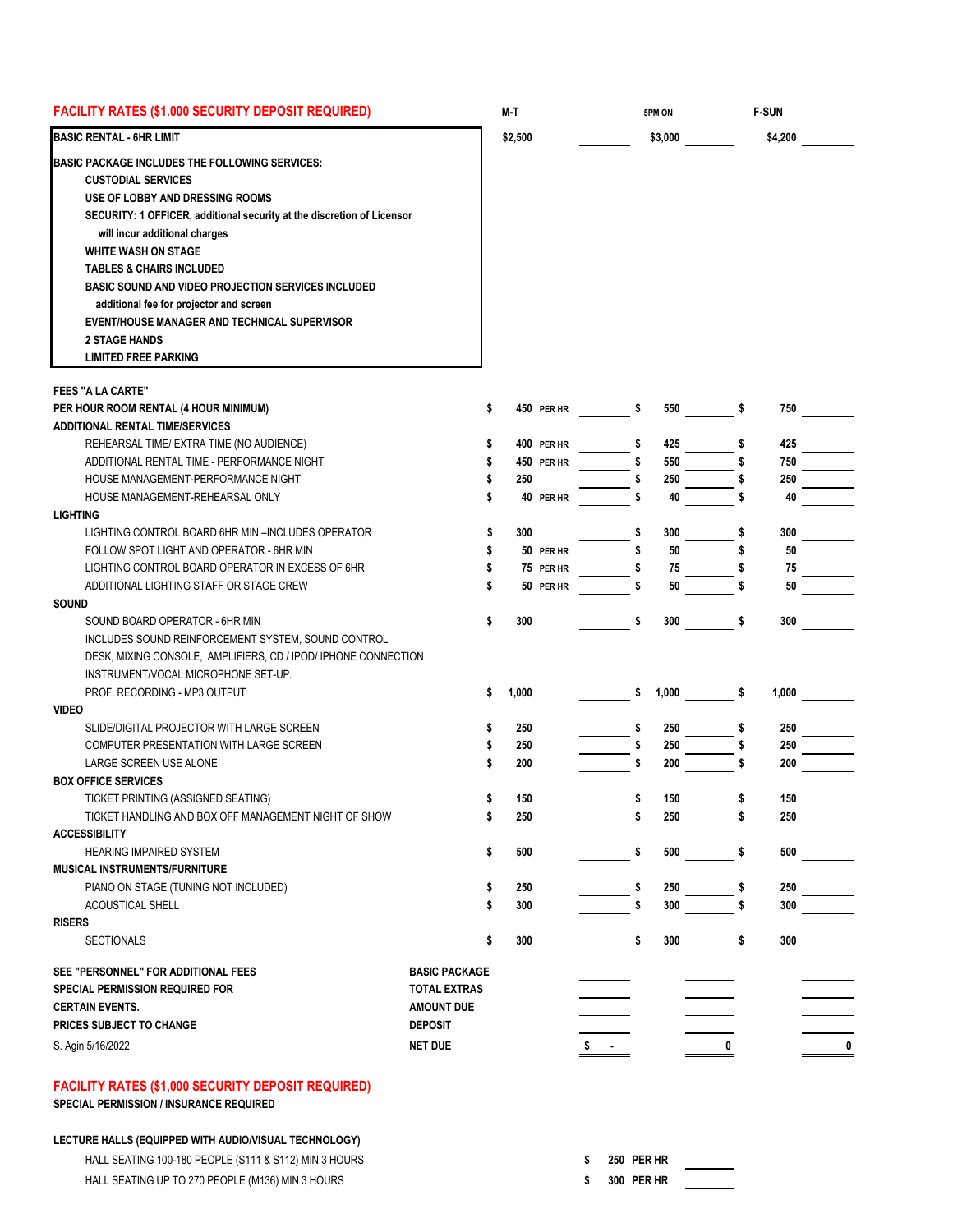| <b>OAKLAND FACILITIES</b>                                                                                                                   |          |                         |
|---------------------------------------------------------------------------------------------------------------------------------------------|----------|-------------------------|
| <b>RENTAL PACKAGES HAVE A 5-HOUR LIMIT</b>                                                                                                  |          |                         |
| RENTAL OF THE DINING ROOM INCLUDES USE OF THE                                                                                               |          |                         |
| <b>LOGGIA AND PANTRY AREAS</b>                                                                                                              |          |                         |
| <b>RENTAL OF THE LOGGIA INCLUDES THE USE OF THE</b>                                                                                         |          |                         |
| PANTRY BUT NOT THE DINING ROOM                                                                                                              |          |                         |
| ALL RENTALS INCLUDE:                                                                                                                        |          |                         |
| <b>MAINTENANCE, SECURITY, TABLES, CHAIRS</b>                                                                                                |          |                         |
| AN ON-SITE SUPERVISOR AND LIMITED FREE PARKING                                                                                              |          |                         |
| SPECIAL DECORATING SET-UPS, CATERING, ETC.<br><b>REQUIRE SPECIAL PERMISSION GIVEN IN ADVANCE</b>                                            |          |                         |
| OAKLAND FIREPLACE DINING ROOM, LOGGIA AND PANTRY (MAX # OF PPL. 64)                                                                         |          | \$ 3,300 5 HRS.         |
| OAKLAND FIREPLACE AND PANTRY ONLY                                                                                                           |          | \$ 3,000 5 HRS.         |
| LOGGIA AND PANTRY ONLY                                                                                                                      |          | \$ 2,000 5 HRS.         |
| GREAT LAWN (FOR CEREMONIES, CONCERTS, ETC.)                                                                                                 |          | \$ 3,000 5 HRS.         |
|                                                                                                                                             |          |                         |
| <b>ATRIUM/FOOD COURT</b>                                                                                                                    |          |                         |
| 5 HOUR MINIMUM - 1 SECURITY OFFICER INCLUDED                                                                                                |          | \$ 3,300 5 HRS.         |
| ADDITIONAL TIME FOR SET-UP                                                                                                                  | \$       | 250 PER HR              |
|                                                                                                                                             |          |                         |
| STUDENT UNION UPPER LEVEL LOUNGE/Capacity 464                                                                                               |          |                         |
| 4 HOUR MINIMUM, INCLUDES 1 SECURITY OFFICER                                                                                                 | \$       | 500 PER HR              |
| ADDITIONAL HOURS (NO GUESTS PRESENT)                                                                                                        |          |                         |
| ADDITIONAL HOURS (GUESTS PRESENT)                                                                                                           |          |                         |
|                                                                                                                                             |          |                         |
| <b>CAMPUS CLASSROOMS</b>                                                                                                                    |          |                         |
| WEEKDAYS (MONDAY-THURSDAY)                                                                                                                  | \$       | 60 PER HR               |
| WEEKENDS AND EVENINGS (FRIDAY-SUNDAY)                                                                                                       | \$<br>\$ | 65 PER HR<br>150 PER HR |
| *SMART CLASSROOM (CAPACITY LESS THAN 100, AUDIO/VISUAL TECHNOLOGY)<br>*SMART CLASSROOM (CAPACITY GREATER THAN 100, AUDIO/VISUAL TECHNOLOGY) |          | *See Lecture Halls      |
| * SMART ROOMS REQUIRE LAB TECHNICIAN FOR MINIMUM OF 4 HOURS                                                                                 | \$       | 50 PER HR               |
| REQUEST FOR AIR-CONDITIONING ON THE WEEKENDS                                                                                                | \$       | 500                     |
|                                                                                                                                             |          |                         |
| DANCE STUDIO (Z Building)                                                                                                                   |          |                         |
| ADDITIONAL CHARGE IF FLOOR COVERING IS REQUIRED                                                                                             | S        | 200 PER HR              |
|                                                                                                                                             |          |                         |
| ATHLETIC FIELD (4 HOUR MINIMUM)                                                                                                             | S        | 300 PER HR              |
|                                                                                                                                             |          |                         |
| <b>LOCKER ROOM</b>                                                                                                                          | \$       | 200 PER HR              |
|                                                                                                                                             |          |                         |
| <b>GYMNASIUM</b>                                                                                                                            |          |                         |
| COST TO HAVE FLOOR COVERED (MANDATORY FOR CERTAIN EVENTS)                                                                                   | \$       | 4,000                   |
|                                                                                                                                             |          |                         |
| <b>SPORTING EVENT</b>                                                                                                                       |          |                         |
| HALF GYM (4 HOUR MINIMUM)                                                                                                                   | S        | 300 PER HR              |
| FULL GYM (4 HOUR MINIMUM)                                                                                                                   | \$       | 500 PER HR              |
|                                                                                                                                             |          |                         |
| OPENING ONE SECTION OF BLEACHERS                                                                                                            | \$       | 150                     |
| OPENING EACH ADDITIONAL SECTION OF BLEACHERS                                                                                                | \$       | 100                     |
|                                                                                                                                             |          |                         |
| <b>TENNIS COURTS (6 COURTS)</b>                                                                                                             | \$       | 300 PER HR              |
|                                                                                                                                             |          |                         |
| <b>HOLOCAUST CENTER/ART GALLERY</b>                                                                                                         | \$       | 750 PER HR              |
| By Special Permission Only - Minimum 4 hours                                                                                                |          |                         |

1 Security Officer Included

## **VISIT: https://www.qcc.cuny.edu/qcclocations/#locations**

for additional facilities available to rent. Call 718-631-6390 to obtain quote.

**SEE "PERSONNEL" FOR ADDITIONAL FEES. SPECIAL PERMISSION REQUIRED FOR CERTAIN EVENTS.**

**PRICES SUBJECT TO CHANGE**

S. Agin 5/16/2022